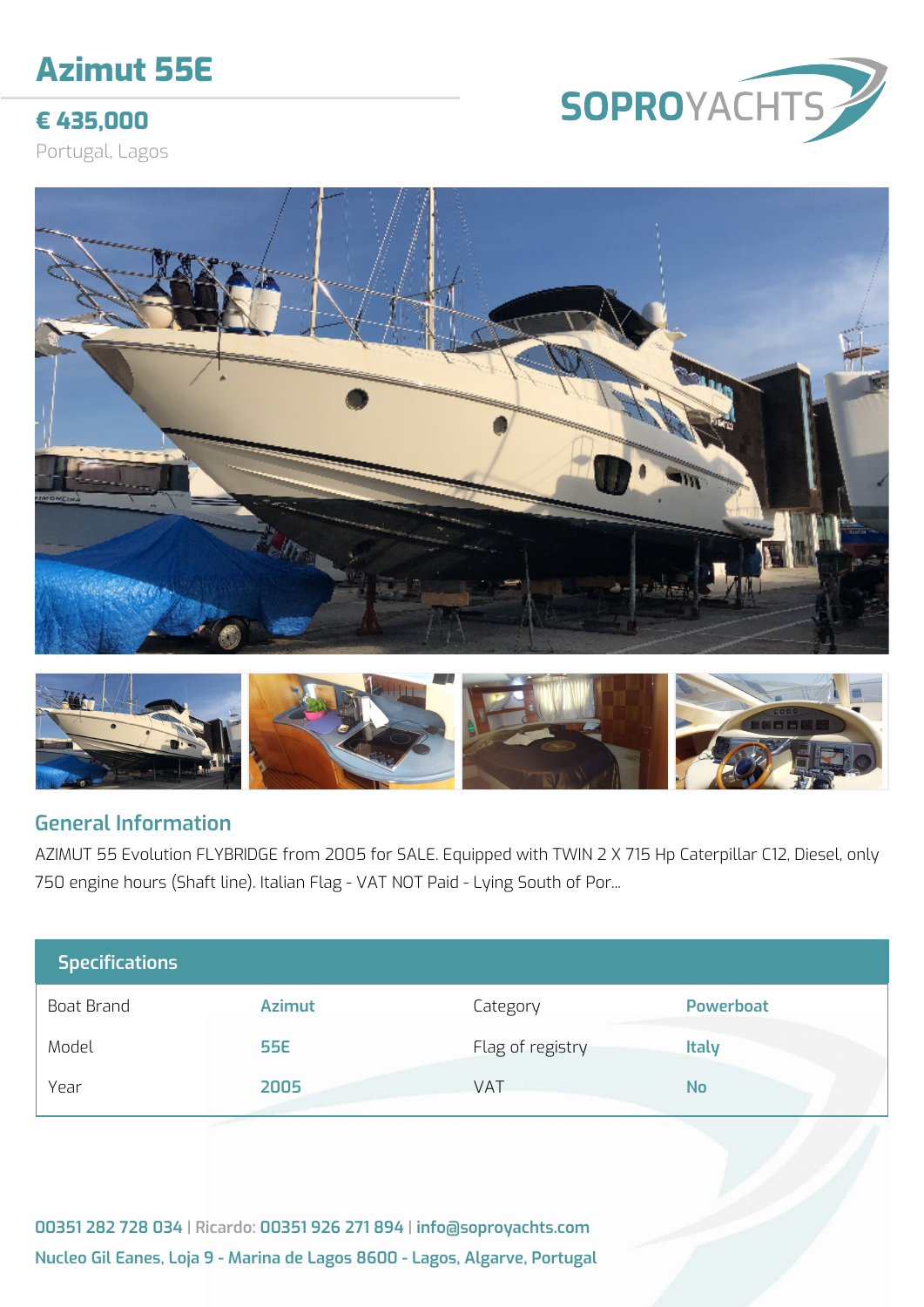# **Azimut 55E**

## **€ 435,000**

Portugal, Lagos

# SOPROYACHTS

#### **Specifications**

| <b>Measurements</b>     |                 | <b>Motors, Tanks &amp; Propellers</b> |                    |
|-------------------------|-----------------|---------------------------------------|--------------------|
| Length                  | 17 Mts          | <b>Motor Make</b>                     | <b>Caterpillar</b> |
| <b>Beam</b>             | <b>4.75 Mts</b> | Motor Model                           | C <sub>12</sub>    |
| Max Draft               | 0.95 Mts        | Motor Power                           | 715 HP             |
| <b>Accommodation</b>    |                 | Motor Year                            | 2005               |
|                         |                 | Fuel Type                             | <b>Diesel Lts</b>  |
| <b>Total Cabins</b>     | $3 + 1$         | <b>Water Tank</b>                     | <b>640 Lts</b>     |
| <b>Beds</b>             |                 | <b>Black Water Tank</b>               | <b>200 Lts</b>     |
| <b>Bathrooms</b>        | $2 + 1$         | <b>Propeller Type</b>                 | 4 blade            |
| Capacity                | 12              | Propeller                             |                    |
| <b>Seating Capacity</b> | 12              |                                       |                    |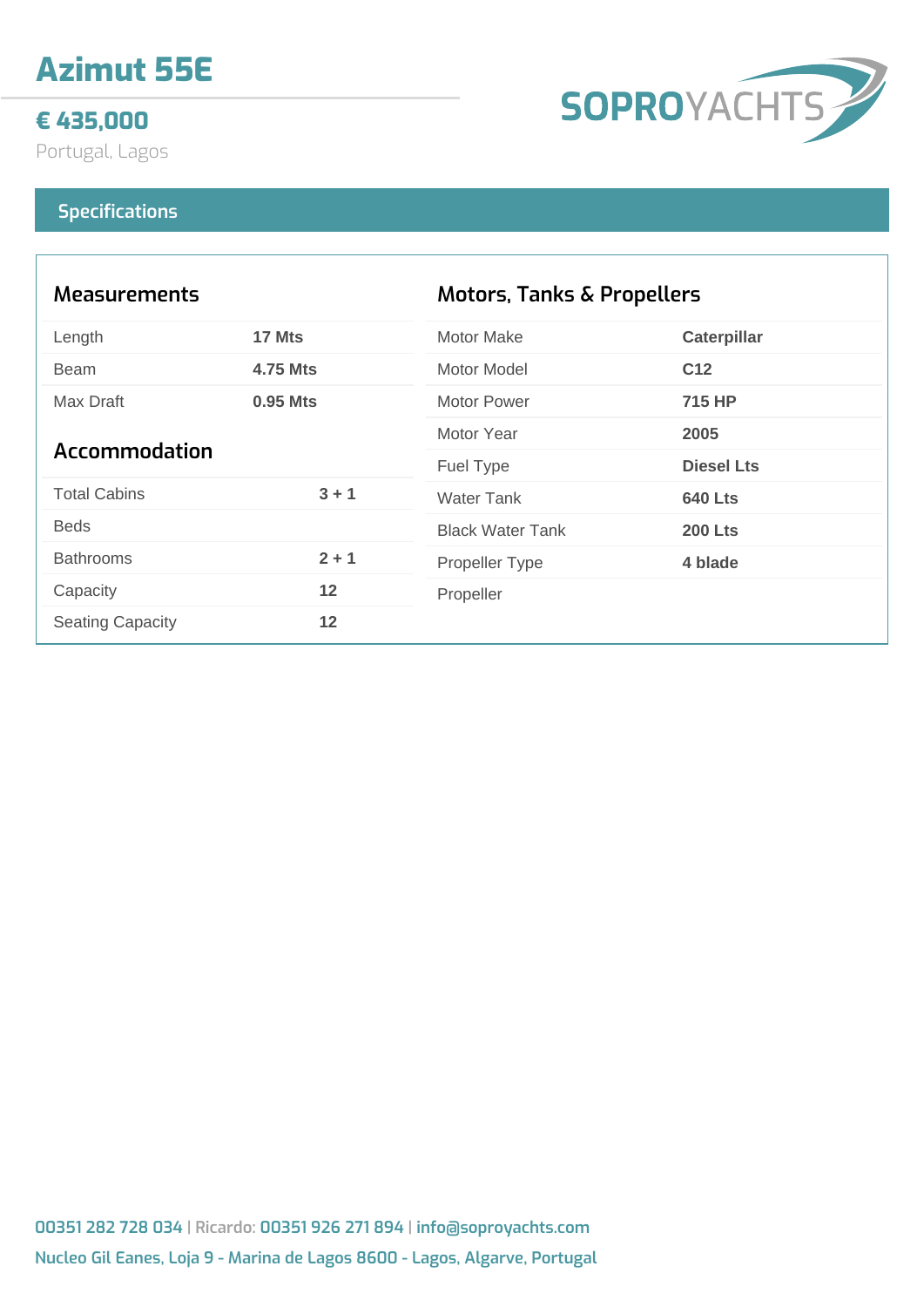# **Azimut 55E**

# **€ 435,000**

Portugal, Lagos

## **Specifications**

### **Electronics**

- Depthsounder
- Log-Speedometer
- Wind Speed and Direction
- Repeater(s)
- Plotter
- Autopilot
- Compass
- GPS
- VHF
- Radar
- TV Set
- Radio Hi-Fi
- CD Player
- Cockpit Speakers
- Sattelite Antena
- Domotics
- Electronic engine displays.
- Flaps indicators
- Electronic engine controls
- Digital chain counter

## **Inside Equipment**

- Dishwasher
- Washing Machine
- $^{\bullet}$  Oven
- Microwave Oven
- Electric Head
- Refrigerator
- Deep Freezer
- Electric Bilge Pump
- Manual Bilge Pump
- Hot Water
- Cabin Speakers
- Stering Wheel
- Vitroceramic Cooktop
- Vacuum Toillets
- Smoke extractor
- Smoke alarm
- Chain counter
- Sofas in leather
- Electrical side windows